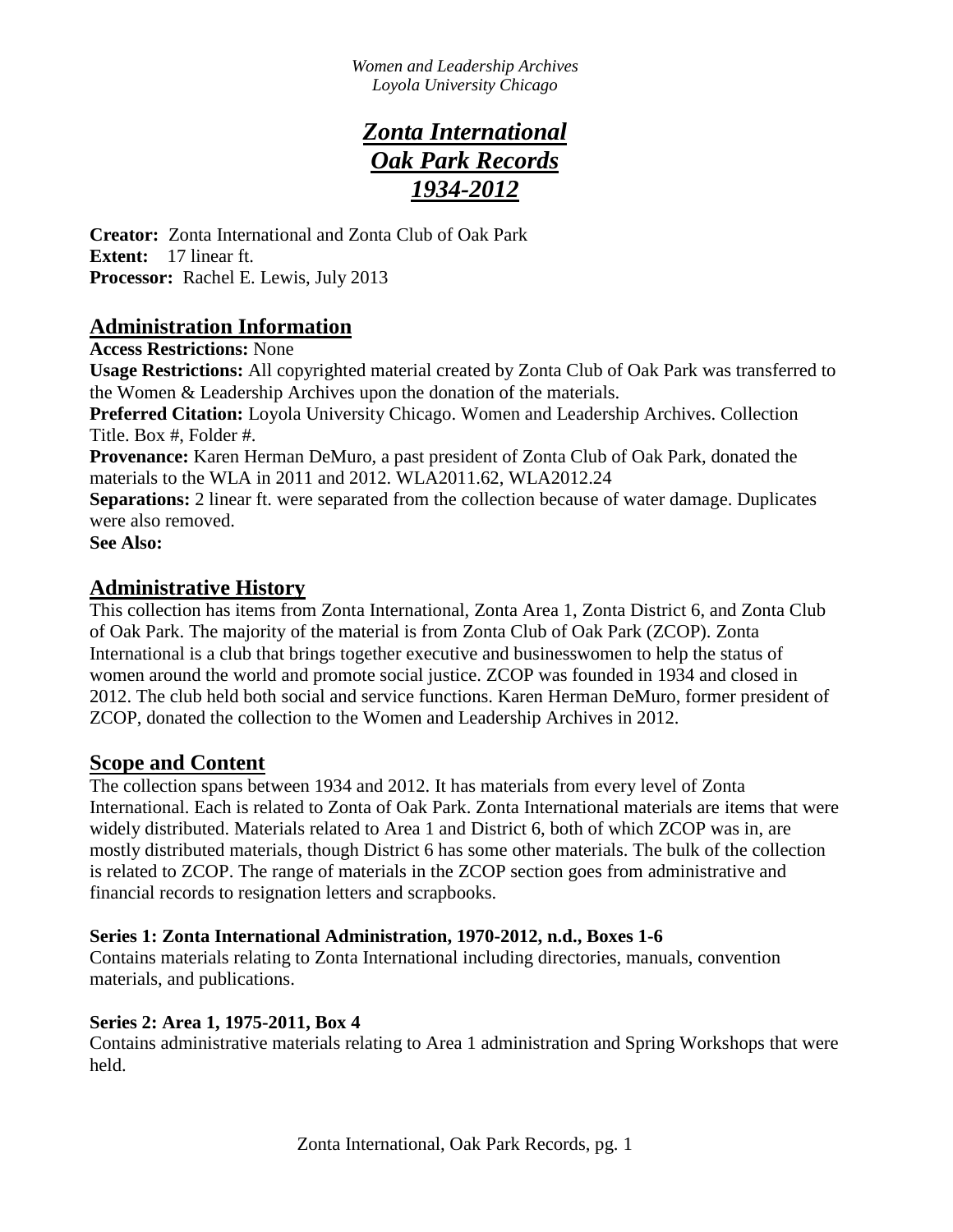## **Series 3: District 6, 1968-2011, n.d., Boxes 4**-**11**

Contains materials relating to District 6 including, conference materials, directories, manuals, meeting minuets and agendas, and activates by clubs in the district that are not Oak Park.

### **Series 4: Zonta Club Oak Park, 1934-2012, n.d., Boxes 12-34**

Contains materials related to Zonta Club of Oak Park. This series is broken into 13 sub-series.

## **Sub-Series 4A: Zonta Club of Oak Park Administration, 1955-2012, n.d., Boxes 12-16**

This sub-series contains annual reports, materials for the board, meeting minutes and agendas, planning materials, as well as other supplemental materials.

## **Sub-Series 4B: Awards, Invitations, Celebrations, 1975-2011, Box 15**

This sub-series contains awards and invitations received by ZCOP and materials on celebration the club was involved in.

### **Sub-Series 4C: Correspondence, 1971-2010, n.d., Box16**

This sub-series contains the correspondence to and from Zonta Club of Oak Park. The bulk of the sub-series are "Thank You" notes received by the club.

### **Sub-Series 4D: Financial, 1969-2011, n.d., Boxes 16-19**

This sub-series contains the financial records of Zonta Club of Oak Park.

## **Sub-Series 4E: Funded Projects, 1966-2012, n.d., Box 19**

This sub-series contains materials related to the various projects the Zonta Club of Oak Park funded during the time the club was operational.

### **Sub-Series 4F: Fundraisers, 1975-2011, n.d., Box 20**

This sub-series contains programs, flyers and other materials related to fundraisers put on by Zonta Club of Oak Park.

### **Sub-Series 4G: Membership, 1950-2011, n.d., Boxes 21-24**

This sub-series contains records of member attendance, profiles, classifications, and related materials.

### **Sub-Series 4H: News Clippings, 1934-2012, n.d., Box 24**

This sub-series contains clippings from newspapers on the activities of Zonta Club Oak Park.

### **Sub-Series 4I: Public Relations, 1966-2009, n.d., Box 25**

This sub-series contains press releases, materials from the public relations committee, and entries for the Zonta International Public Relations competition.

### **Sub-Series 4J: Scholarship, 1987-2011, n.d., Boxes 25-26**

This sub-series contains materials on and related to the various scholarships Zonta Club Oak Park including submitted essays and judging sheets.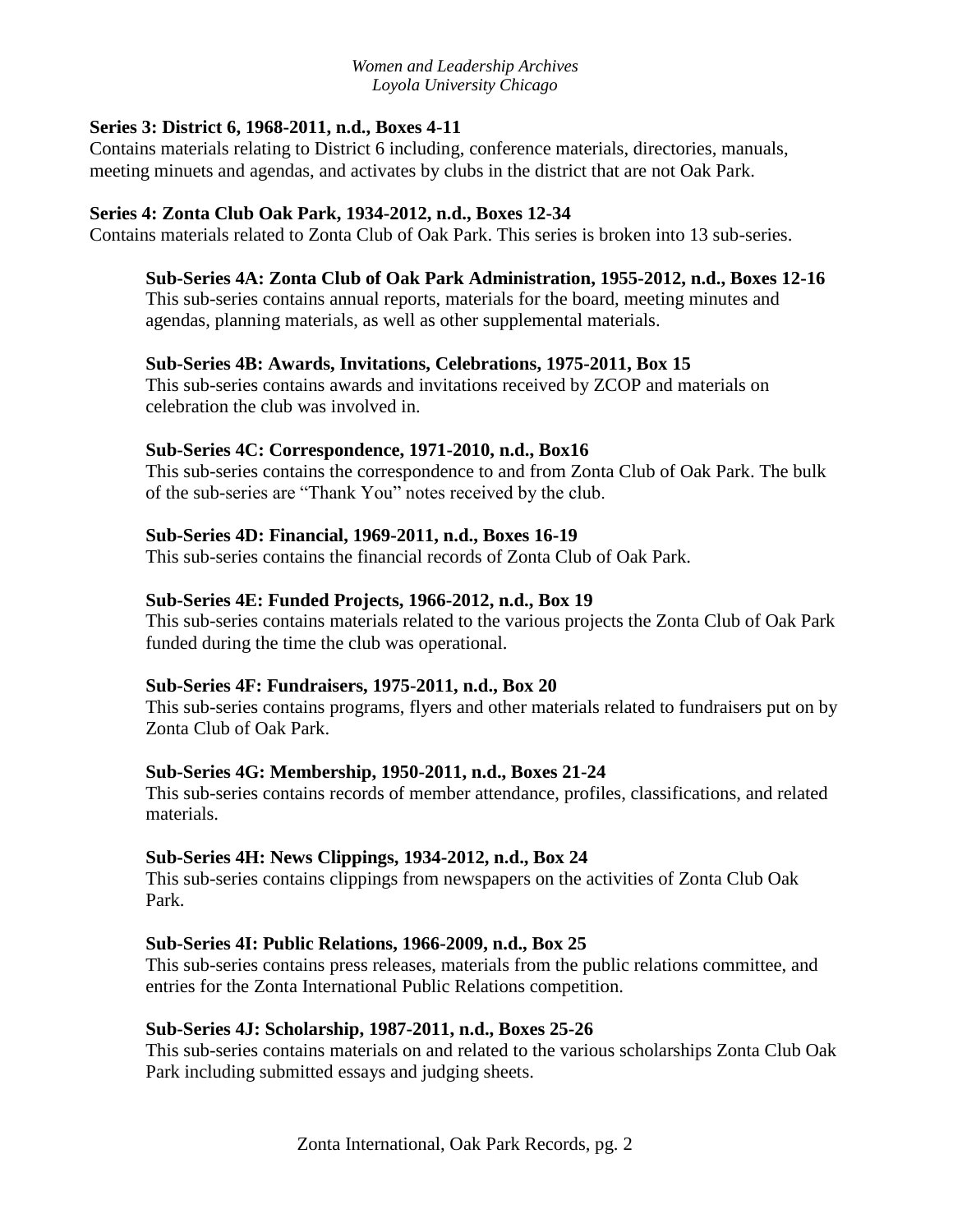## **Sub-Series 4K: Service, 1970-2010, n.d. Box 26**

This sub-series contains materials on service activities performed and participated in by Zonta Club Oak Park.

### **Sub-Series 4L: Yearbooks and Directories, 1948-2010, Box 27**

This sub-series has Yearbooks and Directories from Zonta Club Oak Park.

### **Sub-Series 4M: Zontagrams, 1964-2011, n.d. Boxes 28-29**

This sub-series contains the Zonta Club of Oak Park's newsletters as well as the "President's Page."

### **Sub-Series 4N: Photos, 1977-2008, n.d. Boxes 30-32**

This sub-series contains photographs and negatives from actives done by Zonta Club Oak Park.

## **Sub-Series 4O: 3 Dimensional Objects: 1987-2004, n.d., Box 33**

This sub-series contains objects from Zonta Club of Oak Park including name badges, a plaque, and commemorative plate.

## **Sub-Series 4P: Audio Visual, 2004, n.d., Box 34**

This sub-series contains one video cassette and one box of slides.

## **Subjects:**

Abuse **Charity** Leadership Oak Park, IL Service Women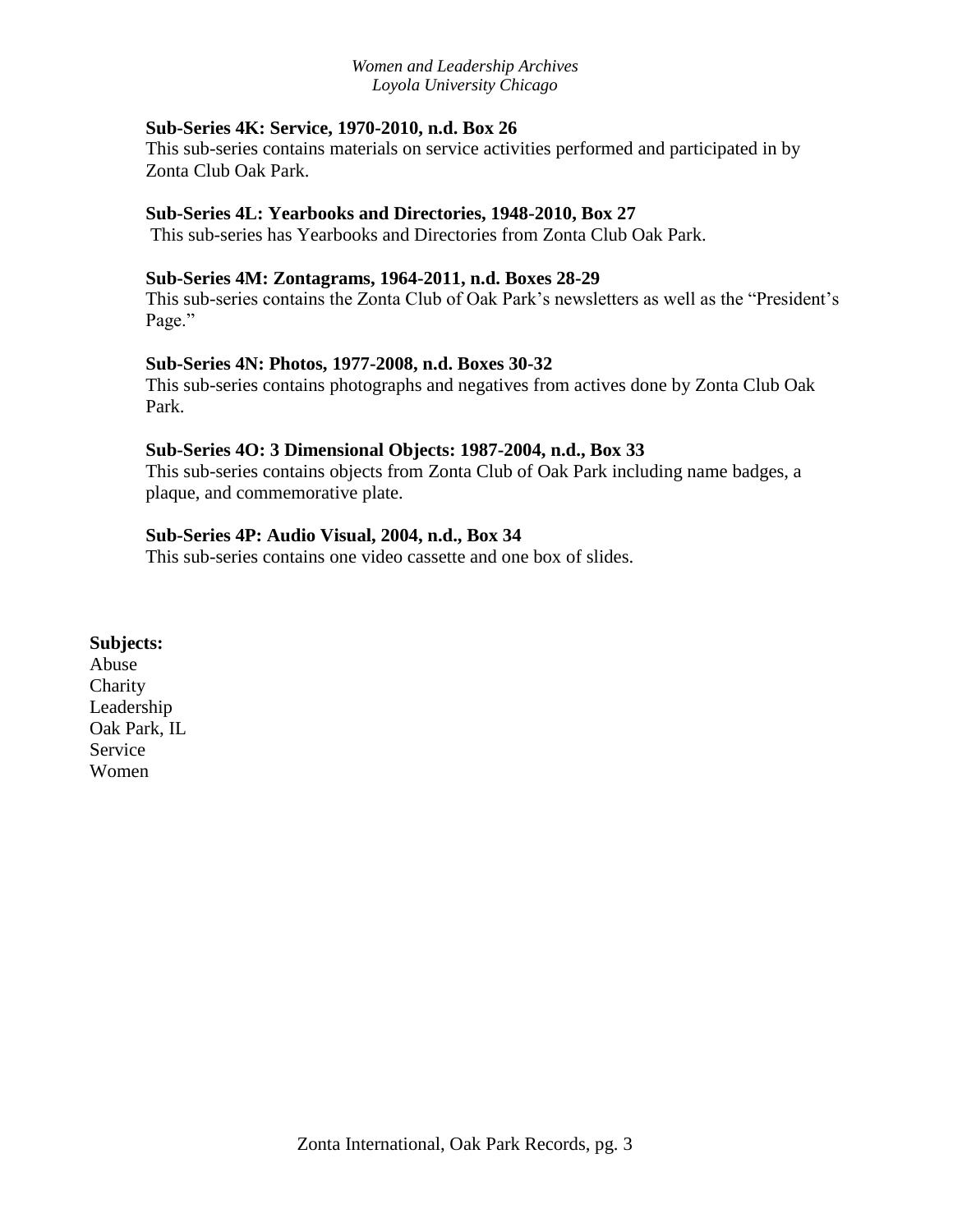| <b>Box</b>     | <b>Folder</b>  | <b>Title</b>                                             | <b>Dates</b>          |
|----------------|----------------|----------------------------------------------------------|-----------------------|
|                |                | Series 1: Zonta International Administration, 1970-      |                       |
|                |                | 2012, n.d., Boxes 1-6                                    |                       |
| $\mathbf{1}$   | $\mathbf 1$    | "Our Status as Women"                                    | 1987                  |
|                | $\overline{2}$ | "Sweatshops in Chicago" Reports                          | 2000                  |
|                | 3              | 16 Days of Activism Against Gender Violence              | 2008-2009             |
|                | $\overline{4}$ | 50 <sup>th</sup> Anniversary Convention                  | 1990                  |
|                | 5              | 70 <sup>th</sup> Birthday                                | 1989                  |
|                | 6              | A History of Zonta International 1919-1999 (Book)        | 2000                  |
|                | 7              | <b>Amelia Earhart Educational Materials</b>              | 1983-1989, n.d.       |
|                | 8              | Annual Reports to Zonta International                    | 1989-1991             |
|                | 9              | <b>Biennial Plans</b>                                    | 1988-1990             |
|                | 10             | <b>Biennial Reports</b>                                  | 2010-2014             |
|                | 11             | Brochures for Zonta International and Connected          | n.d.                  |
|                |                | Organizations                                            |                       |
|                | 12             | <b>Club Formation Manual</b>                             | 1998                  |
|                | 13             | Directory                                                | 1989-90               |
|                | 14             | Directory                                                | 1998-2000             |
|                | 15             | Directory                                                | 2008-2010             |
|                | 16             | <b>Electronic Communications</b>                         | 2009-2010             |
|                | 17             | <b>Executive Committee Response to District Concerns</b> | 1985                  |
| $\overline{2}$ | 1              | <b>Financial and Dues</b>                                | 2006-2010, n.d.       |
|                | $\overline{c}$ | Forms and Distributed Information                        | 2010, n.d.            |
|                | 3              | Founding Documents, Manuals                              | 1970-1974, 1996-1998  |
|                | 4              | General Information                                      | 1992-1994, n.d.       |
|                | 5              | <b>Governing Documents</b>                               | 2000-2002, 2008-2010  |
|                | 6              | <b>History Project</b>                                   | 1996-1998, n.d.       |
|                | 7              | <b>International Club Manual</b>                         | 1992                  |
|                | 8              | <b>International Club Manual</b>                         | 1999                  |
|                | 9              | <b>International Club Manual</b>                         | 2003                  |
|                | 10             | <b>International Club Manual</b>                         | 2006                  |
|                | 11             | <b>International Convention</b>                          | 1990                  |
|                | 12             | <b>International Convention</b>                          | 1996                  |
| 3              | 1              | <b>International Convention</b>                          | 2000                  |
|                | $\overline{2}$ | <b>International Convention</b>                          | 2004                  |
|                | 3              | <b>International Convention</b>                          | 2010                  |
|                | $\overline{4}$ | International Officers and memo                          | 1974-1976             |
|                | 5              | <b>Manual of Procedures</b>                              | 1981, 1988-1990, n.d. |
|                | 6              | <b>Membership Classification</b>                         | 1981, 1992            |
|                | 7              | <b>Memos and Newsletters</b>                             | 1996-1998, 2009       |
|                | 8              | North American Summit                                    | 2003                  |
|                | 9              | Programs/Ephemera                                        | 1970-2011, n.d.       |
|                | 10             | <b>Public Relations Manuals</b>                          | 1997, n.d.            |
|                | 11             | <b>Salvation Army Promise Program</b>                    | 2010, n.d.            |
|                | 12             | Supported Programs, general                              | 1990-2010, n.d.       |
|                | 13             | Treasure's Report Packet                                 | 1985                  |
|                |                |                                                          |                       |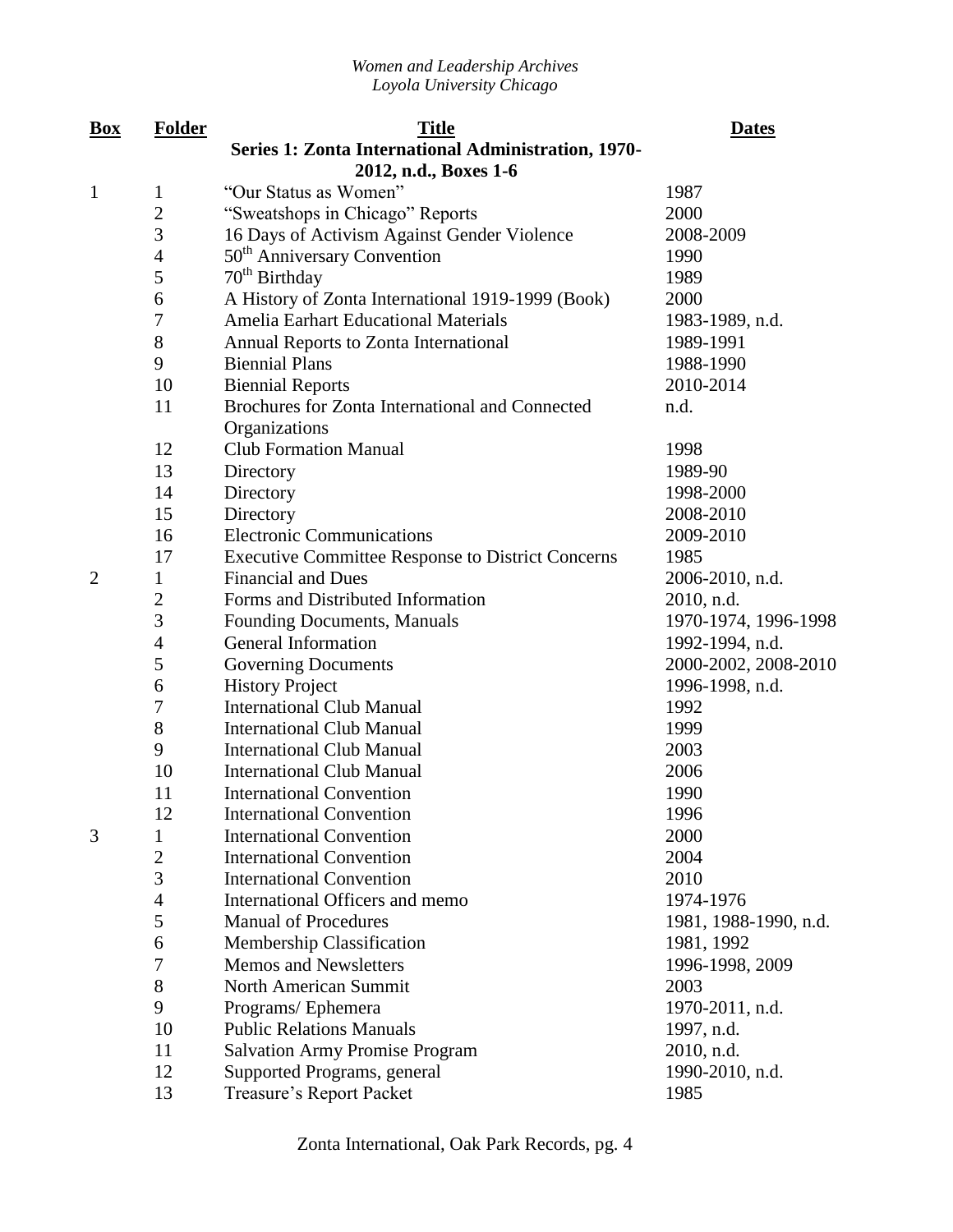|                | 14               | Women Organizing Women                            | 1997            |
|----------------|------------------|---------------------------------------------------|-----------------|
| $\overline{4}$ | $\mathbf{1}$     | <b>Z Club Manual and Applications</b>             | 2002            |
|                | $\overline{2}$   | Zonta International Foundation Contributions      | 2002-2003       |
|                | $\overline{3}$   | Zonta International Manual - Amelia Earhart       | 1984            |
|                |                  | Fellowship                                        |                 |
|                | $\overline{4}$   | Zonta International Publications                  | 1985-1990, n.d. |
| 5              |                  | Zontian                                           | 1982-1995       |
| 6              |                  | Zontian                                           | 1996-2012       |
|                |                  | Series 2: Area 1, 1975-2011, Box 4                |                 |
|                |                  |                                                   |                 |
| $\overline{4}$ | 5                | Area 1 General                                    | 1981-2011       |
|                | 6                | Area 1 Spring Workshops                           | 1970, 1981      |
|                |                  | Series 3: District 6, 1968-2011, n.d., Boxes 4-11 |                 |
| $\overline{4}$ | 7                | <b>Administrative Letters</b>                     | 1989, n.d.      |
|                | 8                | <b>Administrative Planning</b>                    | 1975-2011, n.d. |
|                | 9                | <b>Board and Committee Minutes</b>                | 1986            |
|                | 10               | <b>Button Project</b>                             | 2004            |
|                | 11               | Chicago Central                                   | 1997-2001, n.d. |
|                | 12               | Committees                                        | 1979-1990       |
|                | 13               | Director's Newsletters                            | 2000-2005       |
|                | 14               | District 6 Administrative                         | 1975-76         |
| $\overline{7}$ | $\mathbf{1}$     | District Archives Manuals, Correspondences        | 1997-1998, n.d. |
|                | $\overline{2}$   | District Board Administrative                     | 1988,1998       |
|                | 3                | <b>District Board Meetings</b>                    | 2000            |
|                | $\overline{4}$   | <b>District Board Meetings</b>                    | 2001            |
|                | 5                | <b>District Board Meetings</b>                    | 2002            |
|                | 6                | <b>District Board Meetings</b>                    | 2003            |
|                | 7                | <b>District Board Meetings</b>                    | 2004            |
|                | 8                | <b>District Board Meetings</b>                    | 2005-2006       |
| 8              | $\mathbf{1}$     | <b>District Board Meetings</b>                    | 2010            |
|                | $\overline{2}$   | <b>District Clubs</b>                             | 1977-2010, n.d. |
|                | 3                | <b>District Conference Biennial</b>               | 1998            |
|                | $\overline{4}$   | <b>District Conference Biennial</b>               | 2001            |
|                | 5                | District Conference Biennial Master Bill          | 2001            |
|                | 6                | <b>District Conference Biennial</b>               | 2003            |
|                | $\boldsymbol{7}$ | <b>District Conference Biennial</b>               | 2005            |
|                | 8                | <b>District Directories</b>                       | 1987-1991       |
|                | 9                | <b>District Directories</b>                       | 1997-2002       |
|                | 10               | <b>District Directories</b>                       | 2002-2004       |
|                | 11               | <b>District Directories</b>                       | 2004-2006       |
|                | 12               | <b>District Directories</b>                       | 2007-2011       |
|                | 13               | <b>District Fall Conference</b>                   | 1968            |
| 9              | 1                | <b>District Fall Conference</b>                   | 1972-1977       |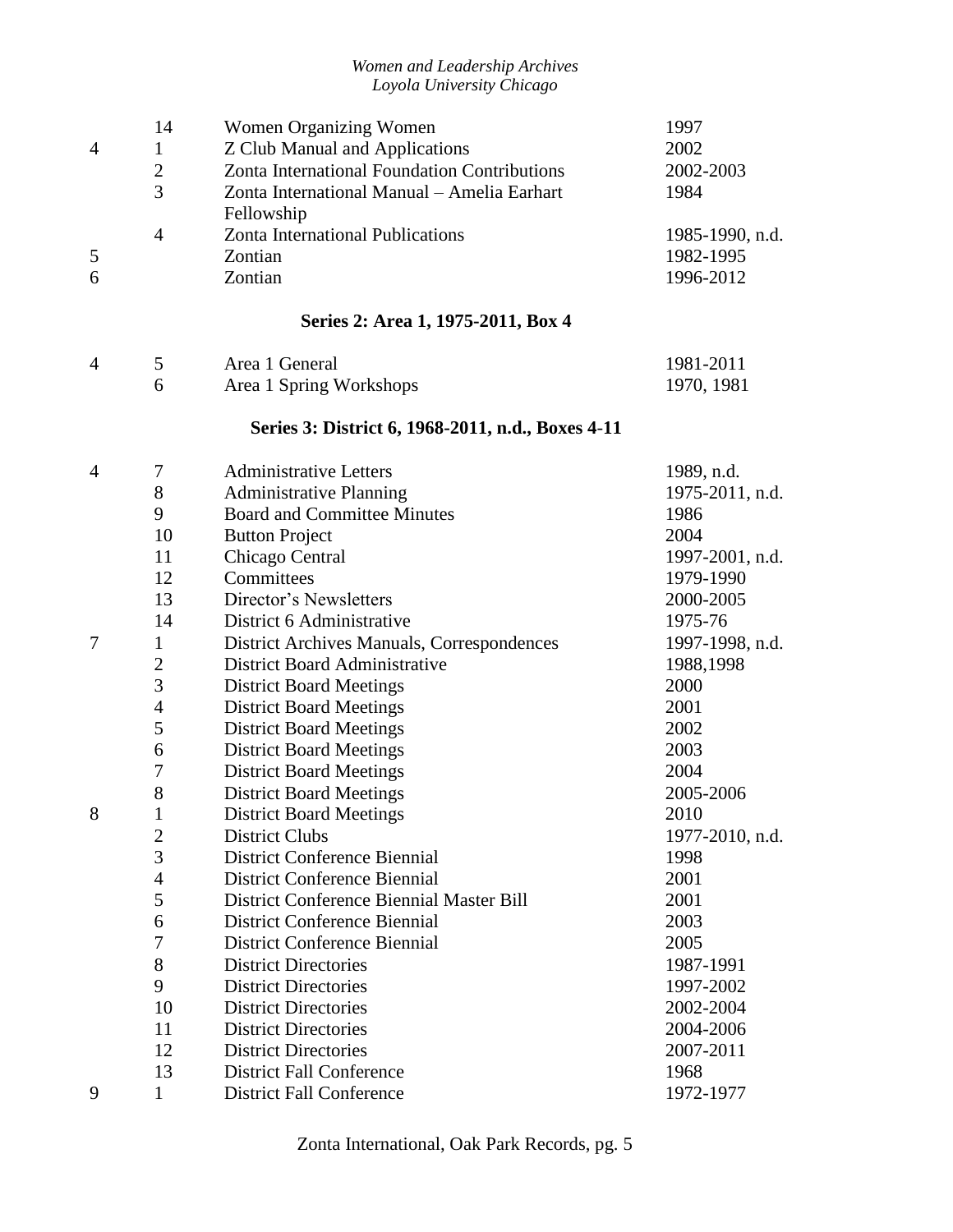|    | $\overline{2}$ | <b>District Fall Conference</b>                 | 1975                   |
|----|----------------|-------------------------------------------------|------------------------|
|    | $\overline{3}$ | <b>District Fall Conference</b>                 | 1981-1983              |
|    | $\overline{4}$ | <b>District Fall Conference</b>                 | 1985-1986              |
|    | 5              | <b>District Fall Conference</b>                 | 1987                   |
|    | 6              | <b>District Fall Conference</b>                 | 1988                   |
|    | 7              | <b>District Fall Conference</b>                 | 1989                   |
|    | 8              | <b>District Fall Conferences</b>                | 1990 - 1993            |
| 10 | 1              | <b>District Fall Conference</b>                 | 1999                   |
|    | $\overline{c}$ | <b>District Fall Conference</b>                 | 2002, 2005, 2011       |
|    | 3              | <b>District Fall Conference</b>                 | 2007                   |
|    | $\overline{4}$ | <b>District Fall Conference</b>                 | 2009-2010              |
|    | 5              | <b>District Fall Conference</b>                 | 2012                   |
|    | 6              | <b>District History</b>                         | 1987-1999, n.d.        |
|    | 7              | <b>District Manual</b>                          | 2004                   |
|    | $8\,$          | District Membership Event                       | 2003                   |
|    | 9              | <b>District Newsletters</b>                     | 1975, 2000-2009        |
|    | 10             | <b>District Rules of Procedure</b>              | n.d.                   |
|    | 11             | <b>District Seminar</b>                         | 2002                   |
|    | 12             | <b>District Seminar</b>                         | 2004                   |
|    | 13             | District Yearbook and Board List                | 2002-2006              |
| 11 | $\mathbf{1}$   | Email and Website Setup                         | 2003-2006, n.d.        |
|    | $\overline{2}$ | <b>Event Flyers</b>                             | 1965-1968, 2001-       |
|    |                |                                                 | 2005, n.d.             |
|    | $\mathfrak{Z}$ | Financials                                      | 2002-2006, n.d.        |
|    | $\overline{4}$ | Governor's Newsletter                           | 1989-1990, 1998-       |
|    |                |                                                 | 2000, 2005-2011        |
|    | 5              | Governors' Seminar                              | 2000                   |
|    | 6              | History, Scrapbook, Ephemera                    | 1974, 1975, 1986, n.d. |
|    | 7              | <b>Invitations and Programs</b>                 | 1960-1986              |
|    | $8\,$          | Leadership Tools Packet                         | 2004-2009, n.d.        |
|    | 9              | Miscellaneous                                   | 1996-2001              |
|    | 10             | News clippings                                  | 1974-1975, 1999, n.d.  |
|    | 11             | President's Handbook                            | 2000                   |
|    | 12             | President's Manual                              | 1991                   |
|    | 13             | President's Meeting                             | 1989                   |
|    | 14             | Service                                         | 1985, 2001, n.d.       |
|    | 15             | Workshop and Seminar Sign-Ups and Evaluations   | 2004-2006              |
|    | 16             | <b>Workshop Invitations and Programs</b>        | 1971-2001              |
|    | 17             | <b>Z Club Conference Speeches</b>               | 1970-1972              |
|    |                | Series 4: Zonta Club Oak Park, 1934-2012, n.d., |                        |
|    |                | <b>Boxes 12-34</b>                              |                        |

12 1 Annual Reports 1955-1972,<br>
2 Annual Reports 1974-1975 2 Annual Reports 1974-1975<br>3 Annual Reports 1976-1978 Annual Reports Annual Reports 1978-1979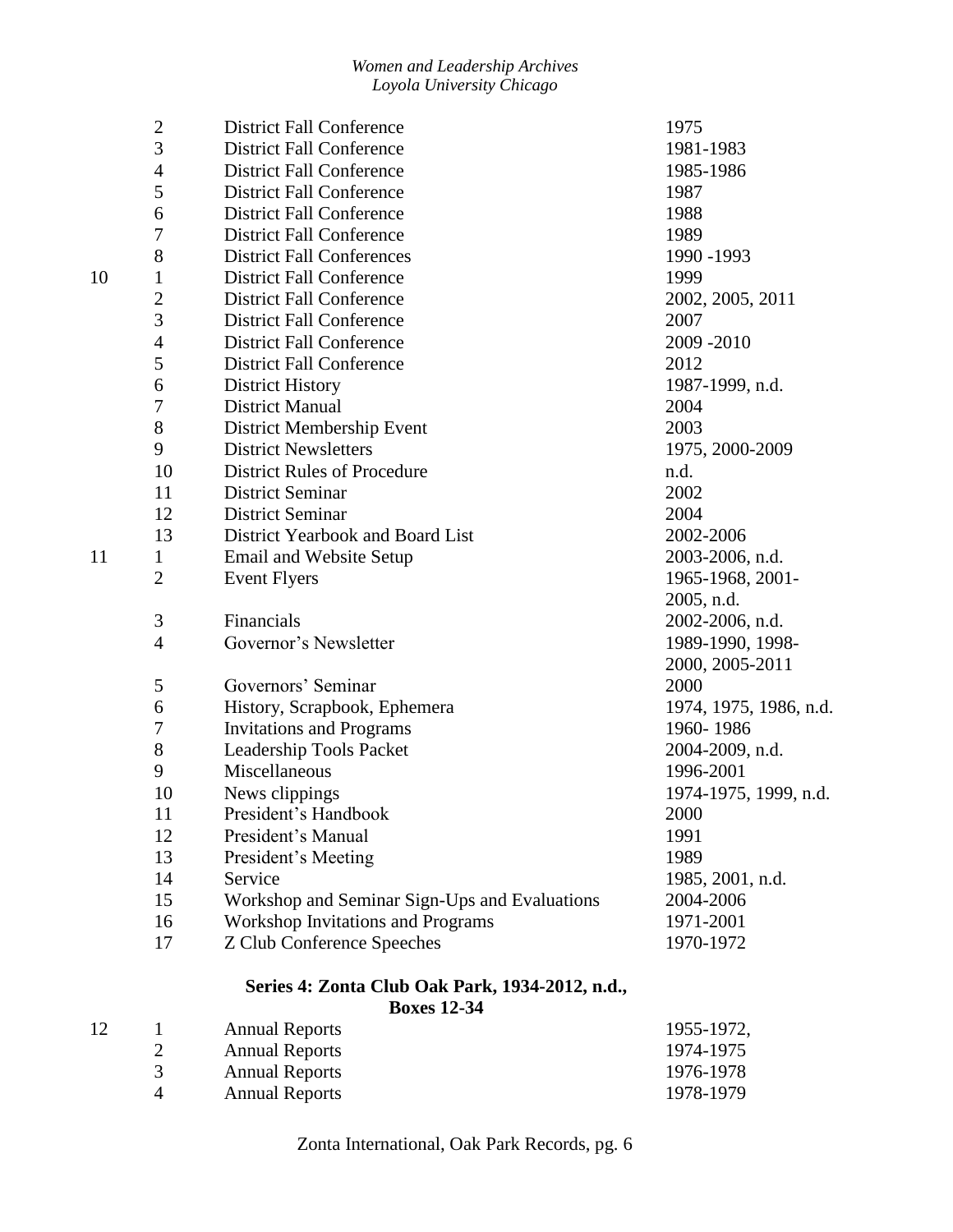|    | 5                       | <b>Annual Reports</b>                    | 1979-1982              |
|----|-------------------------|------------------------------------------|------------------------|
|    | 6                       | <b>Annual Reports</b>                    | 1982-1985              |
|    | 7                       | <b>Annual Reports</b>                    | 1986-1988, 1999, 2003  |
|    | $8\,$                   | <b>Board Materials</b>                   | 2006-2008              |
|    | 9                       | Board Materials from Karen Herman DeMuro | 1999-2000              |
|    | 10                      | By Laws                                  | 1990-2006, n.d.        |
|    | 11                      | Closing of ZCOP                          | 2012                   |
|    | 12                      | <b>Committee Members</b>                 | 1975, 1979-1980,       |
|    |                         |                                          | 1986-1987, 1996-2002   |
|    | 13                      | <b>Committee Reports</b>                 | 1986-1987, 1997-2000   |
|    | 14                      | Forms                                    | 1987-1988, 1993, n.d.  |
|    | 15                      | List of Officers                         | 1986, 1995, 2006, 2010 |
|    | 16                      | Materials Used for Reference             | 2000-2002, n.d.        |
|    | 17                      | Meeting Minutes and Agenda               | 1970                   |
|    | 18                      | Meeting Minutes and Agenda               | 1971                   |
| 13 | $\mathbf 1$             | Meeting Minutes and Agenda               | 1972                   |
|    | $\overline{\mathbf{c}}$ | Meeting Minutes and Agenda               | 1973                   |
|    | 3                       | Meeting Minutes and Agenda               | 1974                   |
|    | $\overline{4}$          | Meeting Minutes and Agenda               | 1975                   |
|    | 5                       | Meeting Minutes and Agenda               | 1976                   |
|    | 6                       | Meeting Minutes and Agenda               | 1977                   |
|    | $\boldsymbol{7}$        | Meeting Minutes and Agenda               | 1978                   |
|    | $8\,$                   | Meeting Minutes and Agenda               | 1979                   |
|    | 9                       | Meeting Minutes and Agenda               | 1980                   |
|    | 10                      | Meeting Minutes and Agenda               | 1981                   |
|    | 11                      | Meeting Minutes and Agenda               | 1982                   |
|    | 12                      | Meeting Minutes and Agenda               | 1984                   |
|    | 13                      | Meeting Minutes and Agenda               | 1985                   |
|    | 14                      | Meeting Minutes and Agenda               | 1986                   |
|    | 15                      | Meeting Minutes and Agenda               | 1987                   |
|    | 16                      | Meeting Minutes and Agenda               | 1988                   |
|    | 17                      | Meeting Minutes and Agenda               | 1989                   |
|    | 18                      | Meeting Minutes and Agenda               | 1990                   |
|    | 19                      | Meeting Minutes and Agenda               | 1991                   |
|    | 20                      | Meeting Minutes and Agenda               | 1992                   |
|    | 21                      | Meeting Minutes and Agenda               | 1993                   |
|    | 22                      | Meeting Minutes and Agenda               | 1994                   |
|    | 23                      | Meeting Minutes and Agenda               | 1995                   |
| 14 | $\mathbf{1}$            | Meeting Minutes and Agenda               | 1996                   |
|    | 3                       | Meeting Minutes and Agenda               | 1997                   |
|    | $\overline{4}$          | Meeting Minutes and Agenda               | 1998                   |
|    | 5                       | Meeting Minutes and Agenda               | 1999                   |
|    | 6                       | Meeting Minutes and Agenda               | 2000                   |
|    | 7                       | Meeting Minutes and Agenda               | 2001                   |
|    | $8\,$                   | Meeting Minutes and Agenda               | 2002                   |
|    | 9                       | Meeting Minutes and Agenda               | 2003                   |
|    |                         |                                          |                        |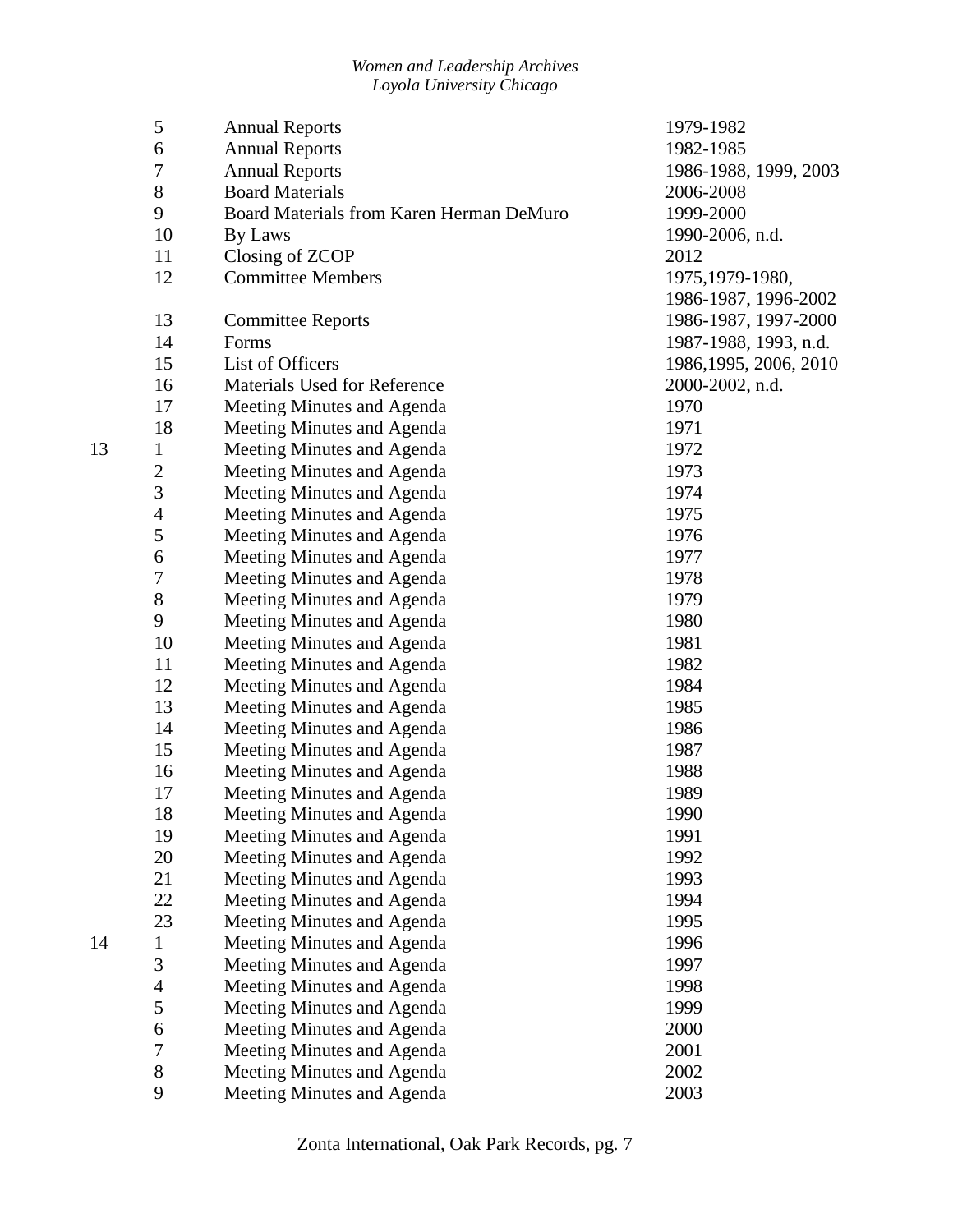|    | 10             | Meeting Minutes and Agenda                         | 2004            |
|----|----------------|----------------------------------------------------|-----------------|
|    | 11             | Meeting Minutes and Agenda                         | 2005            |
|    | 12             | Meeting Minutes and Agenda                         | 2006            |
|    | 13             | Meeting Minutes and Agenda                         | 2007            |
|    | 14             | Meeting Minutes and Agenda                         | 2008            |
|    | 15             | Meeting Minutes and Agenda                         | 2009            |
|    | 16             | Meeting Minutes and Agenda                         | 2010            |
|    | 17             | Meeting Minutes and Agenda                         | 2011            |
|    | 18             | Meeting Minutes and Agenda                         | 2012, n.d       |
|    | 19             | Meeting Minutes and Agenda - Membership Meetings   | 1997-1999       |
|    | 20             | <b>Meeting Programs</b>                            | n.d.            |
|    | 21             | Nancy's Ward Thesis: "Women and Charitable Giving" | 2003            |
| 15 | $\mathbf{1}$   | Presentation to ZCOP                               | 1995            |
|    | $\mathbf{2}$   | President's Binder                                 | 1989-1990       |
|    | 3              | Scrapbook                                          | 1998-1999       |
|    | $\overline{4}$ | Scrapbook                                          | 1998-1999       |
|    | 5              | Stationary                                         | 1982, n.d.      |
|    | 6              | Strategic Plan                                     | 1990-1993       |
|    | $\overline{7}$ | Website                                            | 1999,2009, n.d. |
|    | 8              | <b>ZCOP</b> Miscellaneous                          | 1975-2007, n.d. |
|    | 9              | Zonta Club of Oak Park Organization General        | 1988-2008, n.d. |
|    |                | <b>Sub-Series 4B: Awards, Invitations,</b>         |                 |
|    |                | <b>Celebrations, 1975-2011, Box 15</b>             |                 |
| 15 | 10             | 50 <sup>th</sup> Anniversary Celebration           | 1983-1984       |
|    | 11             | 65 <sup>th</sup> Anniversary Celebration           | 1999            |
|    | 12             | Awards, Invitations, Programs                      | 1975-2011       |
|    |                | Sub-Series 4C: Correspondences, 1971-2010, n.d.,   |                 |
|    |                | Box16                                              |                 |
| 16 | $\mathbf{1}$   | Donations                                          | 1980-1983, n.d. |
|    | $\overline{c}$ | Internal                                           | 1971-2007, n.d. |
|    | 3              | Pat Koko Correspondences                           | 1985-1989       |
|    | $\overline{4}$ | <b>ZCOP</b> "Thank You" Notes                      | 1970-1997, n.d. |
|    | 5              | <b>ZCOP Club Activates</b>                         | 1971-1980       |
|    | 6              | <b>ZCOP E-mails</b>                                | 2004-2010       |
|    |                | Sub-Series 4D: Financial, 1969-2011, n.d.,         |                 |
|    |                | <b>Boxes 16-19</b>                                 |                 |
| 16 | 7              | <b>Bank Transactions</b>                           | 1997-1998       |
|    |                |                                                    |                 |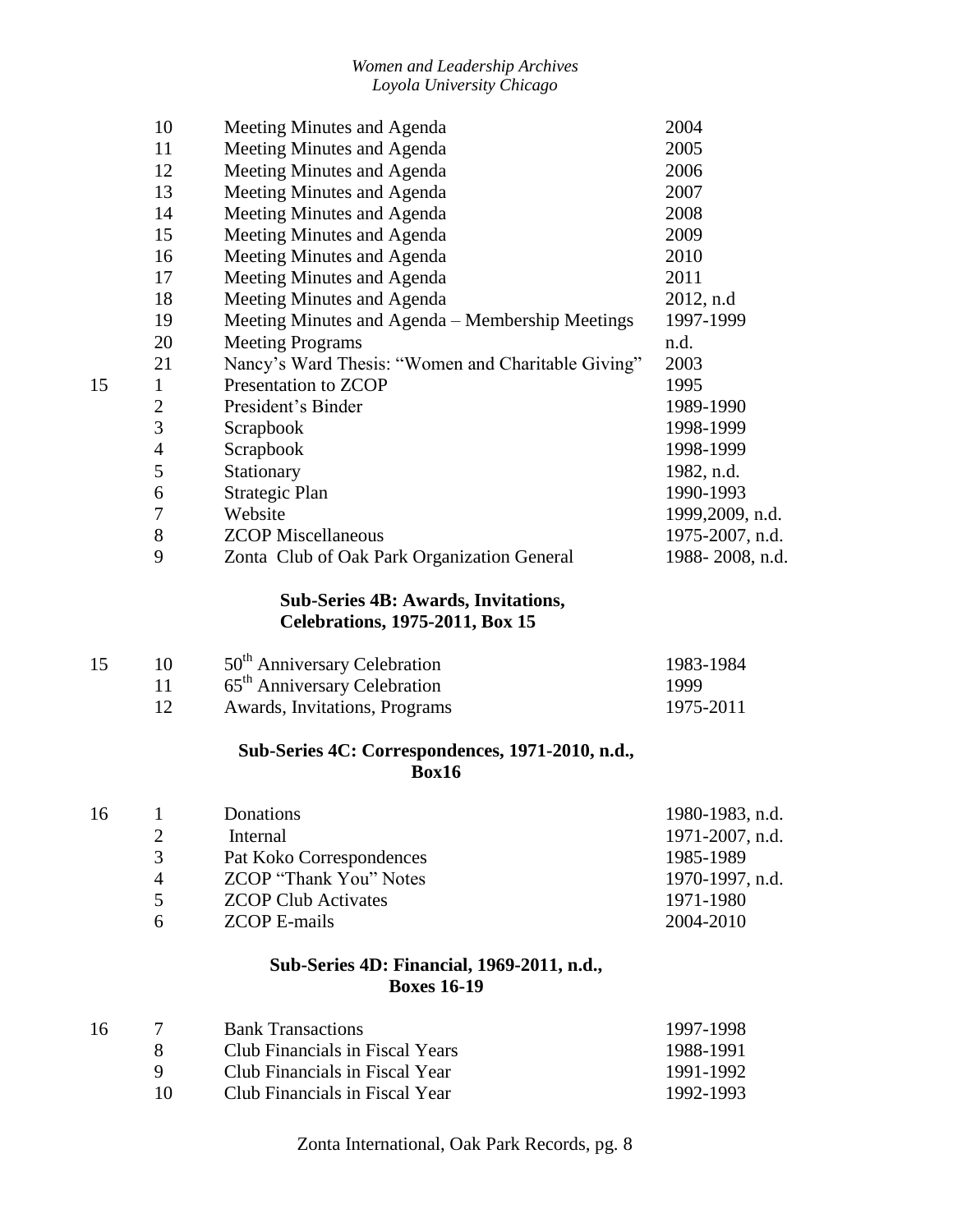|    | 11             | Club Financials in Fiscal Year         | 1994-1995       |
|----|----------------|----------------------------------------|-----------------|
| 17 | 1              | Club Financials in Fiscal Year         | 1995-1996       |
|    | $\overline{2}$ | Club Financials in Fiscal Year         | 1996-1997       |
|    | 3              | Club Financials in Fiscal Year         | 1997-1998       |
|    | $\overline{4}$ | Club Financials in Fiscal Year         | 1997-1998       |
|    | 5              | Club Financials in Fiscal Year         | 1998-1999       |
|    | 6              | Club Financials in Fiscal Year         | 1999-2000       |
|    | 7              | Club Financials in Fiscal Year         | 2000-2001       |
|    | 8              | Club Financials in Fiscal Year         | 2001-2002       |
| 18 | 1              | Club Financials in Fiscal Year         | 2002-2003       |
|    | $\overline{2}$ | Club Financials in Fiscal Year         | 2003-2004       |
|    | 3              | Club Financials in Fiscal Year         | 2004-2005       |
|    | $\overline{4}$ | Club Financials in Fiscal Year         | 2005-2006       |
|    | 5              | Club Financials in Fiscal Year         | 2006-2007       |
|    | 6              | Club Financials in Fiscal Year         | 2007-2008       |
|    | 7              | Club Financials in Fiscal Year         | 2008-2009       |
|    | 8              | Club Financials in Fiscal Year         | 2009-2010       |
|    | 9              | Club Financials in Fiscal Year         | 2010-2011       |
|    | 10             | Club Financials in Fiscal Year         | 2011-2012       |
|    | 11             | Disbursements                          | 1980-1986       |
|    | 12             | <b>Expense Book</b>                    | 1985-1989       |
|    | 13             | <b>Financial Binder</b>                | 1998-2001       |
|    | 14             | Financials                             | 1969, 1973-1977 |
|    | 15             | Financials                             | 1977-1978       |
|    | 16             | Financials                             | 1979-1980       |
| 19 | 1              | Financials                             | 1981-1983       |
|    | $\overline{2}$ | Financials                             | 1983-1986       |
|    | 3              | Financials                             | 1986-1988       |
|    | $\overline{4}$ | Financials                             | n.d.            |
|    | 5              | Receipts and Disbursements             | 1988-1989       |
|    | 6              | Receipts and Disbursements             | 1997-1999       |
|    | 7              | <b>Treasurer and Financial Reports</b> | 1966-1977       |
|    | 8              | <b>Treasurer and Financial Reports</b> | 1989-1997       |

## **Sub-Series 4F: Funded Projects, 1966-2012, n.d., Box 19**

| 19 | 9  | <b>Building Fund</b>                            | 1989                  |
|----|----|-------------------------------------------------|-----------------------|
|    | 10 | <b>Funding Correspondences</b>                  | 1966-2010, n.d        |
|    | 11 | <b>Funding Group Meeting</b>                    | 1998-1999             |
|    | 12 | <b>Funding Forms and Solicitations</b>          | 1986-2004, n.d.       |
|    | 13 | <b>Funding Internal Memorandums</b>             | 1990-2000, 2012, n.d. |
|    | 14 | Illinois Charitable Organization Annual Reports | 1999-2002, 2004-      |
|    |    |                                                 | 2008, 2010            |

## **Sub-Series 4F: Fundraisers, 1975-2011, n.d., Box 20**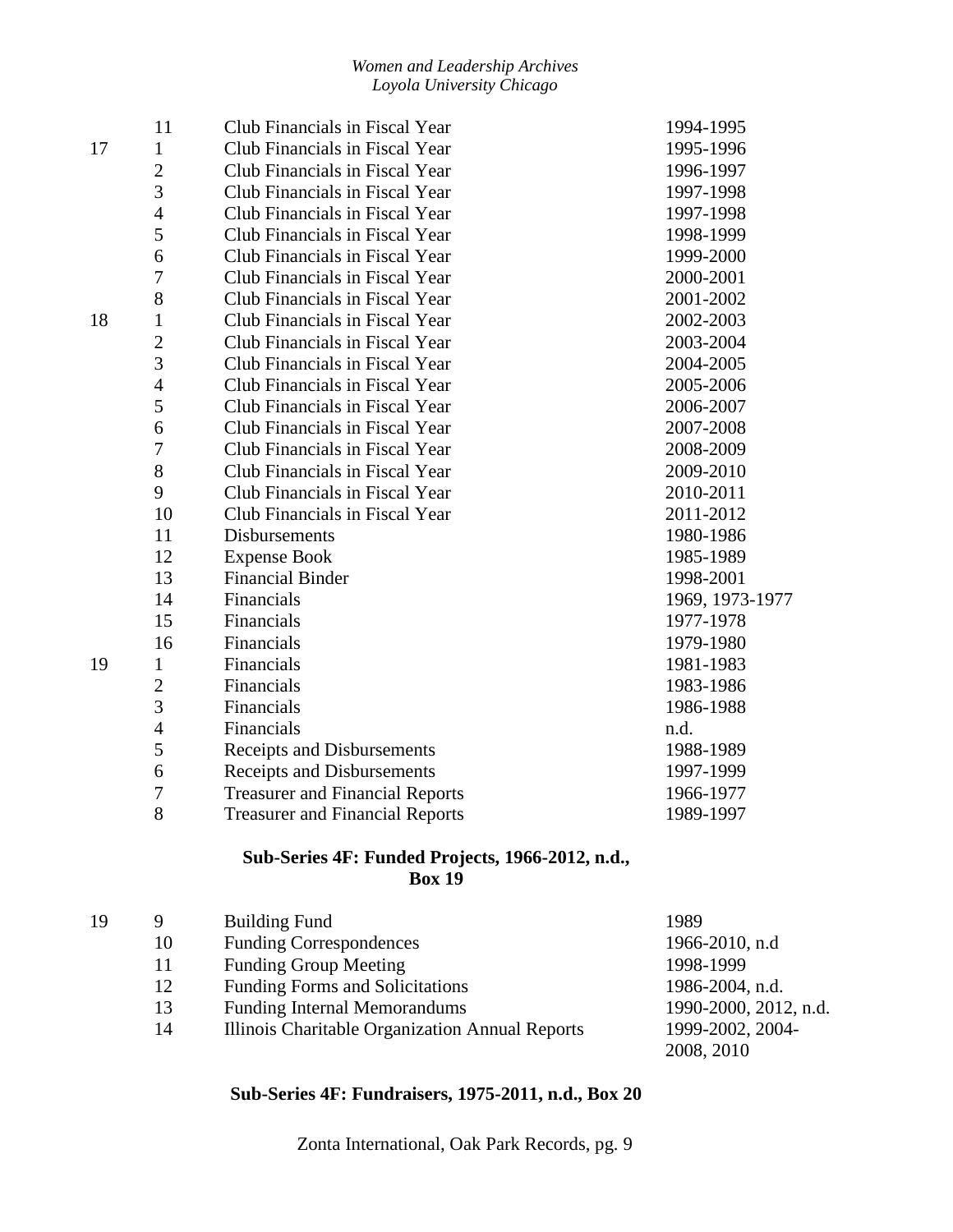| 20 |                | Fundraising                                    | 1975, 1982-1993 |
|----|----------------|------------------------------------------------|-----------------|
|    | $\overline{2}$ | Fundraising, "Salsa Night"                     | 1994-1995       |
|    | 3              | Fundraising                                    | 1995-1997       |
|    | 4              | Fundraising, "Non-Fundraiser Fundraiser"       | 1997            |
|    | 5              | Fundraising, "Zoo-bi-lee"                      | 1997-1998       |
|    | 6              | Fundraising, "Mardi Gras"                      | 1999            |
|    | 7              | Fundraising, "Marti Gras"                      | 2000            |
|    | 8              | Fundraising, "Rio Carnival"                    | 2001            |
|    | 9              | Fundraising, "Step Back into the '50s"         | 2002            |
|    | 10             | Fundraising, "Fall Tea Benefit"                | 2003            |
|    | 11             | Fundraising                                    | 2004-2005       |
|    | 12             | Fundraising                                    | 2006            |
|    | 13             | Fundraising, Garage Sale, "Night at the Races" | 2007-2008       |
|    | 14             | Fundraising                                    | $2011$ , n.d.   |
|    | 15             | Programs and Flyers                            | 1994-1995, n.d. |
|    |                |                                                |                 |

#### **Sub-Series 4G: Membership, 1950-2011, n.d., Boxes 21-24**

| 21 | 1              | <b>Dinner Attendance</b>             | 1995                  |
|----|----------------|--------------------------------------|-----------------------|
|    | $\mathbf{2}$   | <b>Dinner Attendance</b>             | 1996-1997             |
|    | 3              | <b>Dinner Payments</b>               | 1997-1998             |
|    | $\overline{4}$ | <b>Dinners</b>                       | 1996-1997             |
|    | 5              | Dues to District Zonta International | 1998-2000, 2005-      |
|    |                |                                      | 2006, n.d.            |
|    | 6              | Dues, Fees                           | 1978, 1994-1998, n.d. |
|    | $\overline{7}$ | <b>Induction of New Members</b>      | 1999, n.d.            |
|    | 8              | <b>Meeting Attendance</b>            | 1997                  |
|    | 9              | <b>Member Classification Manual</b>  | 1995                  |
|    | 10             | Member Profiles and Recruitment      | 1970, 1995-1996, n.d. |
| 22 | $\mathbf{1}$   | <b>Member Quizzes</b>                | 1990-1998             |
|    | $\sqrt{2}$     | <b>Member Report Forms</b>           | 1996-1998             |
|    | $\overline{3}$ | <b>Member Surveys</b>                | 1988, 1991, 1996      |
|    | $\overline{4}$ | Membership Cards                     | n.d.                  |
|    | 5              | Membership Cards                     | n.d.                  |
|    | 6              | Membership Cards                     | n.d.                  |
|    | 7              | Membership Committee                 | 1950-1970, 1981-1987  |
|    | 8              | Membership Miscellaneous             | 2011, n.d.            |
|    | 9              | Membership Records                   | 1971-1983             |
|    | 10             | Membership Records                   | 1982-1983             |
|    | 11             | Membership Records                   | 1984-1989             |
|    | 12             | Membership Records                   | 1989-1990             |
|    | 13             | Membership Records                   | 1990-1991             |
| 23 | $\mathbf{1}$   | Membership Records                   | 1992-1993             |
|    | $\overline{2}$ | Membership Records                   | 1994-1995             |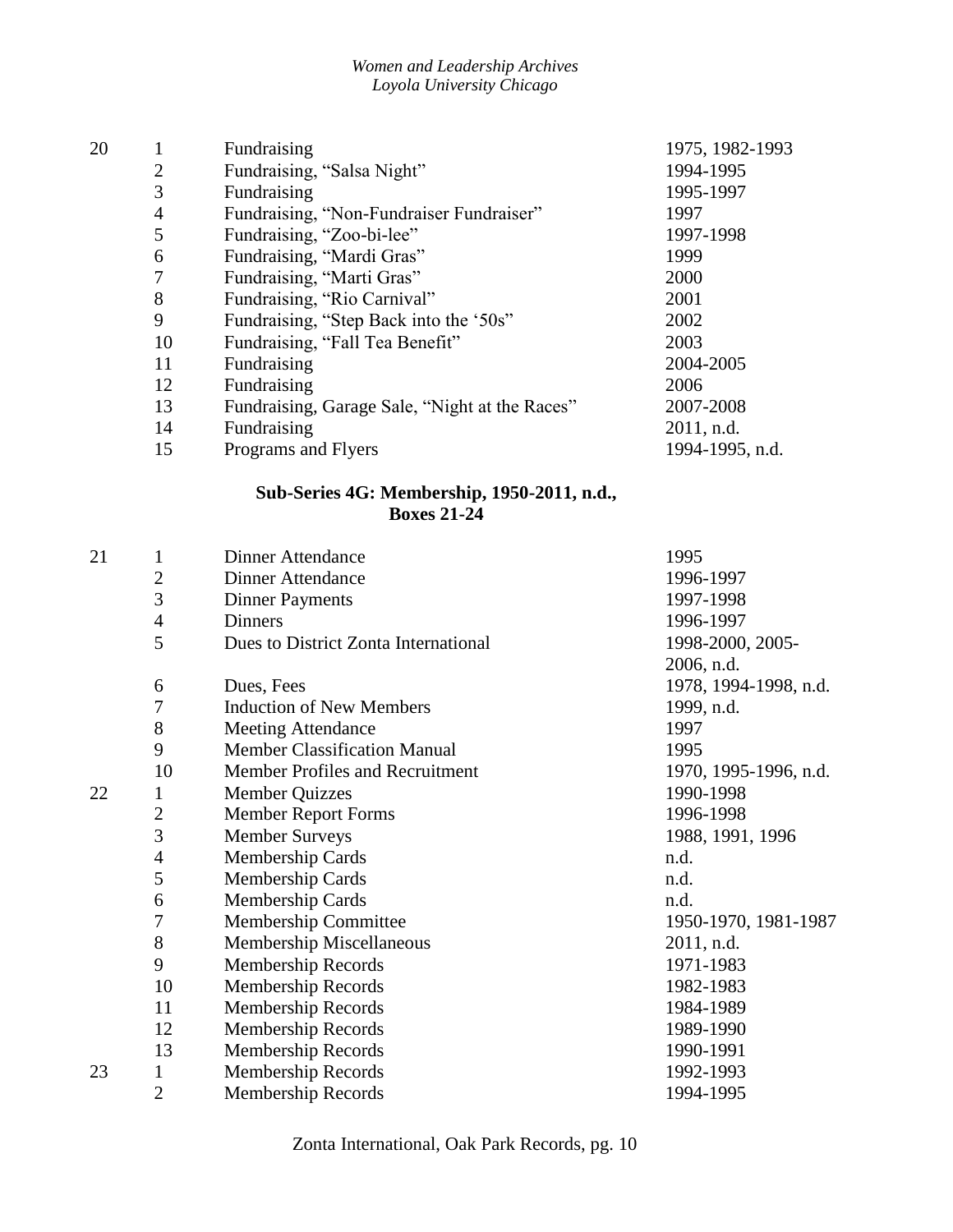|    | 3              | Membership Records                   | 1996-1998             |
|----|----------------|--------------------------------------|-----------------------|
|    | 4              | <b>Membership Records</b>            | 1998-1999, 2011       |
|    | 5              | Membership Records                   | 2005-2010             |
|    | 6              | Membership Warnings                  | 1970-1973, 2008       |
|    | 7              | New Member Information and Promotion | 1992-1997, n.d.       |
|    | 8              | New Member Recruitment               | 1974, 1990-1997       |
|    | 9              | New Member Recruitment               | 2010, n.d.            |
|    | 10             | New Member Submissions               | 1966-1972, 1987-1989  |
| 24 |                | New Member Submissions and Listings  | 1986-1987,1990,       |
|    |                |                                      | 1995-1996, n.d.       |
|    | $\overline{2}$ | New Members                          | 1999, 2010-2011, n.d. |
|    | 3              | Recruitment                          | 2009, n.d.            |
|    | $\overline{4}$ | <b>Recruitment Brochures</b>         | 1998-2004             |
|    | 5              | <b>Resignation Letters</b>           | 1973-1989, n.d.       |
|    | 6              | <b>Suggestions from Member</b>       | n.d.                  |

## **Sub-Series 4H: News Clippings, 1934-2012, n.d., Box 24**

| 24 | 7  | News Clippings                            | 1930-1939       |
|----|----|-------------------------------------------|-----------------|
|    | 8  | News Clippings                            | 1940-1949       |
|    | 9  | News Clippings                            | 1950-1959       |
|    | 10 | News Clippings                            | 1960-1969       |
|    | 11 | News Clippings                            | 1970-1979       |
|    | 12 | News Clippings                            | 1980-1989       |
|    | 13 | News Clippings                            | 1990-1999       |
|    | 14 | News Clippings                            | 2000-2010       |
|    | 15 | News Clippings                            | 2010-2012, n.d. |
|    | 16 | Clippings From Zonta Biennial Issue Seven | 2000-2002       |
|    |    |                                           |                 |

## **Sub-Series 4I: Public Relations, 1966-2009, n.d., Box**

**25**

| 1997, 1998, 2001, |
|-------------------|
|                   |
|                   |
|                   |

## **Sub-Series 4J: Scholarship, 1987-2011, n.d., Boxes 25-26**

| 25 | Amelia Earhart Fellowship Materials                             | 1995-2000, 2005, 2007 |
|----|-----------------------------------------------------------------|-----------------------|
|    | Jane M. Klausman Scholarship Applications and Letters 2004-2009 |                       |
|    | Jane M. Klausman Scholarship Information and Forms              | 1992, 1997-2007       |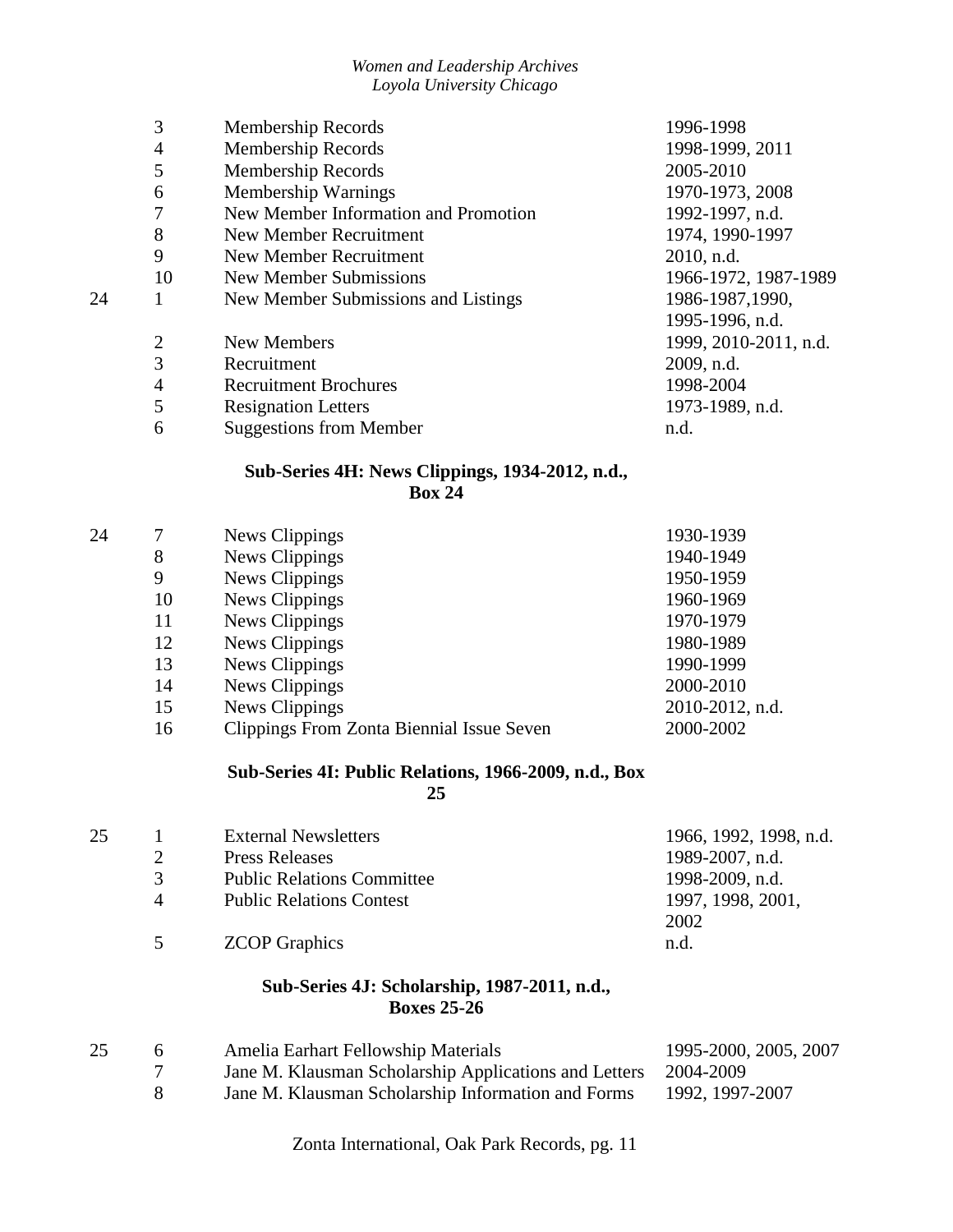| 9             | <b>Scholarship Award Winner Dinner</b> | 2001-2009       |
|---------------|----------------------------------------|-----------------|
|               | Scholarship General                    | 1998-2009       |
|               | <b>Scholarship Press Releases</b>      | 2000-2006       |
| $\mathcal{R}$ | <b>Status of Women Essay Contest</b>   | 1987, 1995-1999 |
| $\Delta$      | Women's History Month Essay Contest    | 2000-2008, 2011 |
|               |                                        |                 |

## **Sub-Series 4K: Service, 1970-2010, n.d. Box 26**

| 26 |    |                                | 1970-1979        |
|----|----|--------------------------------|------------------|
|    | 5  | Club Service and Giving        |                  |
|    | 6  | Club Service and Giving        | 1980-1990        |
|    | 7  | Club Service and Giving        | 1997-1999, 2000, |
|    |    |                                | 2002, 2010, n.d. |
|    | 8  | <b>Club Service Hour Forms</b> | 1988             |
|    | 9  | <b>Grant Application</b>       | 2007             |
|    | 10 | Purple Ribbon Campaign         | 2001-2003        |
|    | 11 | <b>Service Fund Allocation</b> | 1998             |
|    | 12 | <b>ZISVAW</b> Materials        | 1995-2011, n.d.  |
|    |    |                                |                  |

## **Sub-Series 4L: Yearbooks and Directories, 1948-2010, Box 27**

| 27 |    | <b>Directories</b>    | 1988-1989, 1992-1995 |
|----|----|-----------------------|----------------------|
|    | 2  | <b>Directories</b>    | 1995-1997, 2008-2009 |
|    | 3  | <b>Yearbook Notes</b> | n.d.                 |
|    | 4  | Yearbooks             | 1948-1953            |
|    | 5  | Yearbooks             | 1953-1959            |
|    | 6  | Yearbooks             | 1974-1979, n.d.      |
|    | 7  | Yearbooks             | 1979-1989            |
|    | 8  | Yearbooks             | 1989-1992, 1994-2000 |
|    | 9  | Yearbooks             | 2000-2002            |
|    | 10 | Yearbooks             | 2002-2010            |

## **Sub-Series 4M: Zontagrams, 1964-2011, n.d. Boxes 28-29**

| 28 |   | Zontagrams | 1964-1970 |
|----|---|------------|-----------|
|    | 2 | Zontagrams | 1971-1974 |
|    | 3 | Zontagrams | 1975-1979 |
|    | 4 | Zontagrams | 1979-1982 |
|    | 5 | Zontagrams | 1983-1986 |
|    | 6 | Zontagrams | 1987-1989 |
|    |   | Zontagrams | 1990-1992 |
| 29 |   | Zontagrams | 1993-1996 |
|    | 2 | Zontagrams | 1997-1999 |
|    | 3 | Zontagrams | 2000-2002 |
|    | 4 | Zontagrams | 2002      |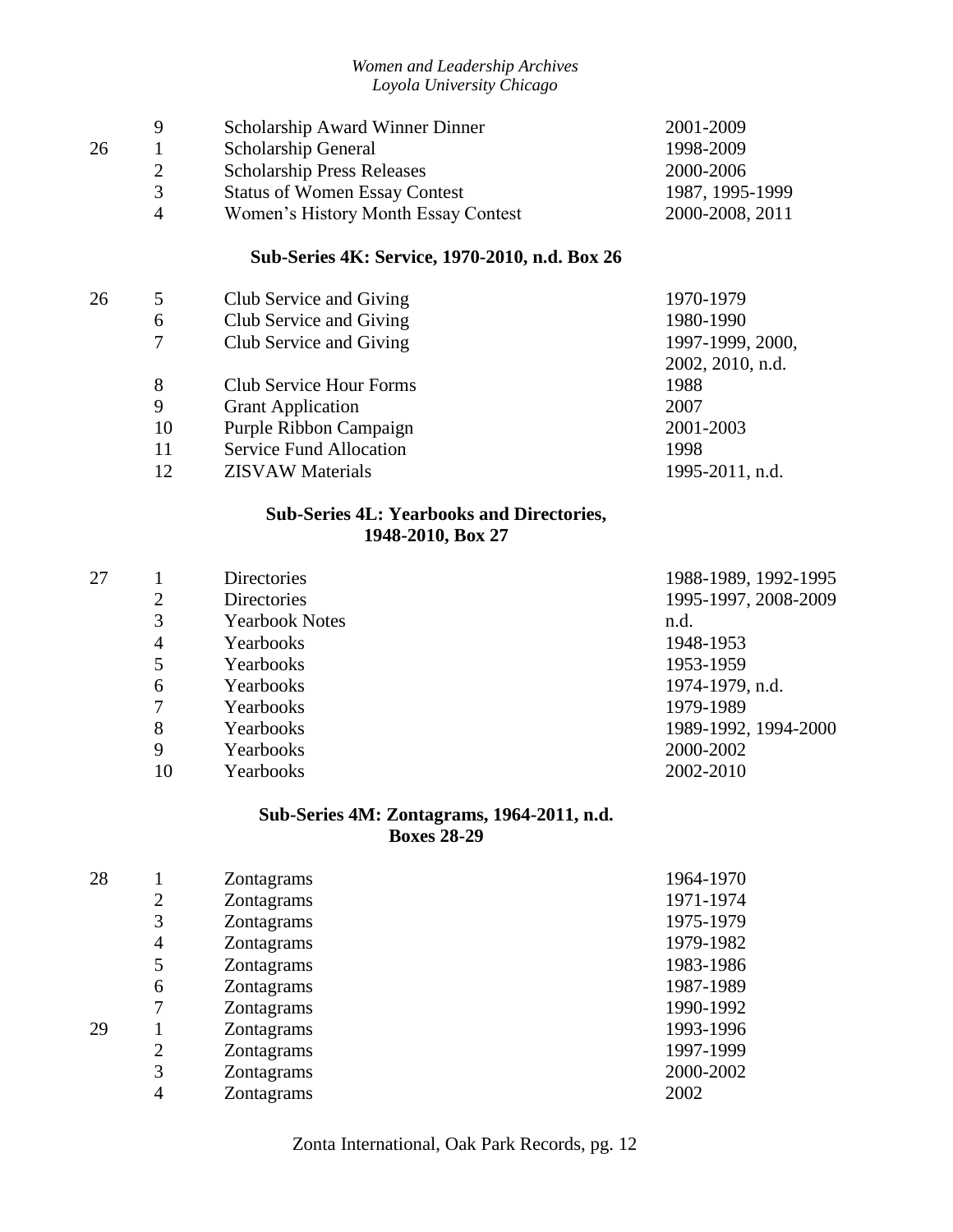|              | <b>Zontagrams</b>               | 2003-2005              |
|--------------|---------------------------------|------------------------|
| <sub>b</sub> | Zontagrams                      | 2006-2007, 2009-2011   |
|              | <b>Zontagrams Miscellaneous</b> | 1969, 1995, 2000, n.d. |
|              | "Presidents Page"               | 2007-2009              |

## **Sub-Series 4N: Photos, 1977-2008, n.d. Boxes 30-32**

| 30 | $\mathbf{1}$   | <b>Chapter Dinner Negatives</b>                          | 1977         |
|----|----------------|----------------------------------------------------------|--------------|
|    | $\overline{c}$ | Chicago Central Chartering Ceremony                      | 1999         |
|    | 3              | District 6 Conference                                    | n.d.         |
|    | $\overline{4}$ | District 6 Convention (photos from Iris Lozeau)          | 1981         |
|    | 5              | <b>District Conference</b>                               | 1991         |
|    | 6              | <b>District Conference</b>                               | 1991         |
|    | 8              | <b>District Conference</b>                               | 1999         |
|    | 7              | <b>District Conference PR Displays</b>                   | 1999         |
|    | 9              | District Meeting in Evanston                             | 1986         |
|    | 10             | <b>District Seminar</b>                                  | 2002         |
|    | 11             | <b>Evanston Fall Conference</b>                          | 1986         |
|    | 12             | Governors' Seminar                                       | 2000         |
|    | 13             | <b>Installation of New Officers</b>                      | 1999         |
|    | 14             | <b>Unknown Event</b>                                     | n.d.         |
|    | 15             | Women in Aviation                                        | 1999         |
|    | 16             | Young Women in Public Affairs                            | 1999         |
|    | 17             | ZCOP "A Day in Our Village"                              | 1998         |
|    | 18             | ZCOP "All That Jazz"                                     | 1994         |
|    | 19             | ZCOP "At Work in the Community"                          | 1998         |
|    | 20             | ZCOP "Bub City"                                          | n.d.         |
|    | 21             | ZCOP "Step Back into the 50's"                           | 2002         |
|    | 22             | ZCOP Annual Meeting, 65 <sup>th</sup> Anniversary        | 1999         |
| 31 | $\mathbf{1}$   | <b>ZCOP</b> Auction                                      | 1993         |
|    | $\overline{2}$ | <b>ZCOP Board Presentation, Annual Meeting, Grateful</b> | 1995-1996(?) |
|    |                | House                                                    |              |
|    | 3              | ZCOP Children's Hospital Visit                           | 1987         |
|    | $\overline{4}$ | <b>ZCOP Christmas Meeting</b>                            | 1999         |
|    | 5              | <b>ZCOP</b> Convention                                   | 2004         |
|    | 6              | <b>ZCOP Easter Project</b>                               | 1984         |
|    | 7              | <b>ZCOP Essay Contest and YWPA Winners</b>               | 2001         |
|    | 8              | <b>ZCOP Essay Contest and YWPA Winners</b>               | 2003         |
|    | 9              | <b>ZCOP</b> Event                                        | n.d.         |
|    | 10             | <b>ZCOP</b> Events                                       | n.d.         |
|    | 11             | <b>ZCOP</b> Events                                       | n.d.         |
|    | 12             | <b>ZCOP Farmers Market and Bake Sale</b>                 | 1999         |
|    | 13             | <b>ZCOP Fashion Show and Unknown Event</b>               | 1987         |
|    | 14             | <b>ZCOP</b> Marti Gras                                   | 2001         |
|    | 15             | <b>ZCOP Maywood Racetrack, Printed Images</b>            | 2008, n.d.   |
|    | 16             | <b>ZCOP</b> Meeting                                      | 1994         |
|    |                |                                                          |              |